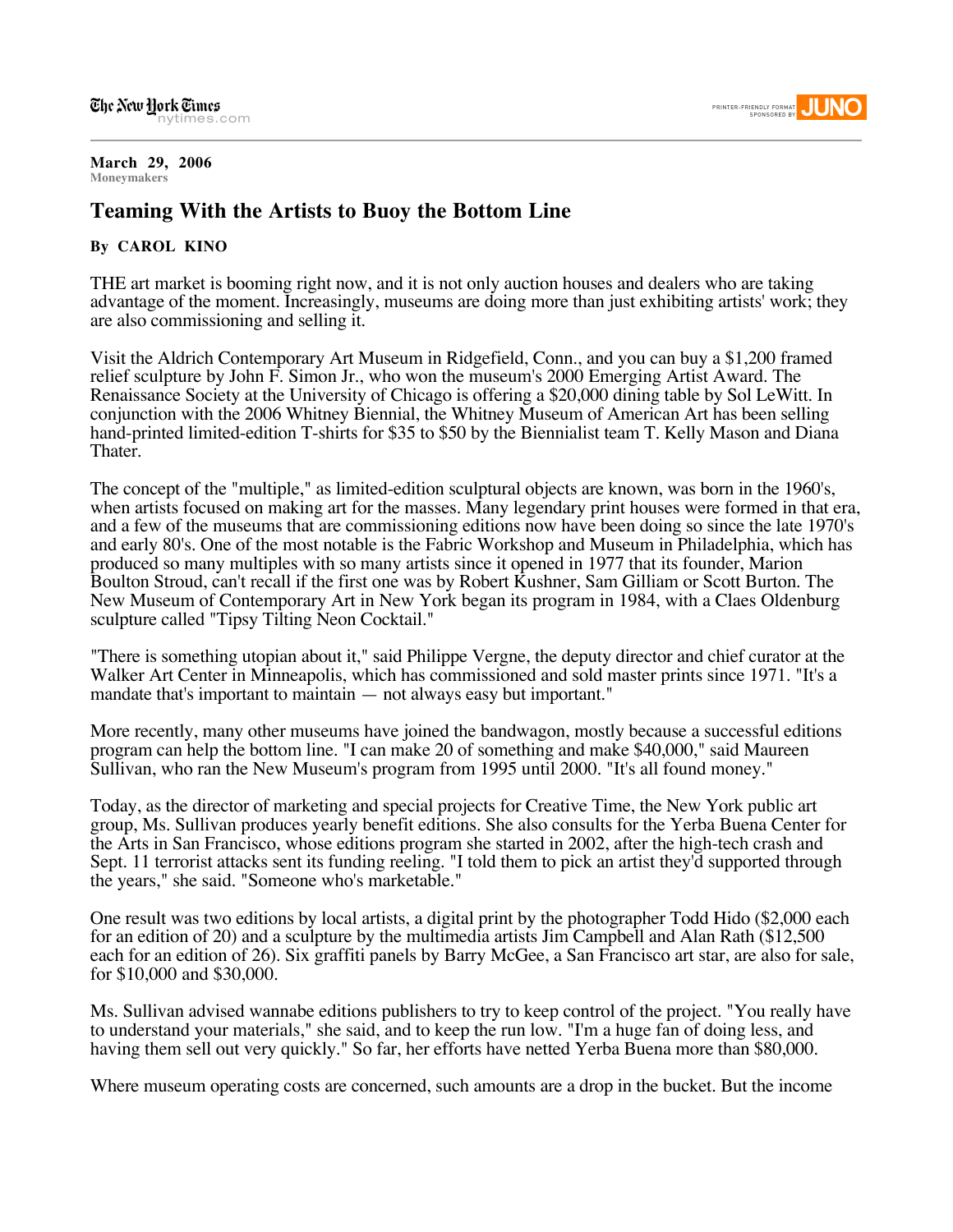helps for another reason, said Susanne Ghez, director of the Renaissance Society. "If you're going to a foundation for a grant, the grant readers will be looking at earned income versus contributed," she said. "In other words, how hard you are working to produce income."

Yet that does not mean that a fund-raising effort cannot also produce an important artwork. Since the Renaissance Society began publishing multiples in 1997, many have been acquired by other museums, starting with the first — six etched-glass canisters by Kara Walker, now in the permanent collection of the Museum of Modern Art. "At the end of the day," said Ms. Ghez, "you're doing it really to fulfill your mission, which is to promote the work of artists."

Many museums conceive of their multiples as a membership perk. For years the Hammer Museum in Los Angeles has presented an artist-designed mouse pad to members who donate \$100 and up. The Museum of Contemporary Art in Los Angeles has published occasional multiples through its development department since 1989. They can be bought only by trustees and members who donate \$1,200 and up. And the Chinati Foundation in Marfa, Tex., started its publishing program in 1996, after the death of its founder, Donald Judd, left it financially vulnerable.

The associate director, Rob Weiner, said of that time: "Some of the first people to come to the aid of the museum were artists. That's when we began to conceive of the notion of asking artists who'd become part of our extended family to create something, so we could encourage more upper-level contributions."

Today, the Chinati's multiples, given to members who contribute \$1,000 and up, are made by younger artists like Jack Pierson and Cornelia Parker. The foundation also publishes prints by older artists, like John Wesley and Ilya Kabakov. These are sold to the public, usually for \$2,000 to \$5,000.

Even though artists rarely receive a fee for their work — they are usually paid with artists' proofs most museums find them willing to get involved. "These are people that we have a good-standing relationship with," said Michelle Bernardin, a development manager at the Museum of Contemporary Art in Los Angeles.

Such projects can also offer an artist a creative experience beyond the normal realm. One example is May Castleberry's program for MoMA's Library Council. Since 2001, Ms. Castleberry has produced about one limited-edition artist's book or single-page multiple a year. Each artist who is chosen is invited to explore the museum's library and archival collections, and to "think about the historic precedent," Ms. Castleberry said. Payment isn't lavish, she added: "They don't get to do the book of their dreams all the time."

Carolina Nitsch, a New York editions publisher and dealer who produces multiples for the New Museum and others, agreed that these commissions can be exhilarating. Artists become excited, she said, "when they understand that it's really something special, that it's a new piece that they couldn't do otherwise."

For an artist, a multiple can be a creative turning point. Richard Klein, the exhibitions director at the Aldrich, said it was often a case of using the museum's resources "to influence them into taking the first step into doing something different." His program has become so successful that he is commissioning about four new artworks a year. "On the curatorial side, we're looking at their work rather dispassionately and thinking, What sort of multiple would be good for this person to make?"

Mr. Klein pointed to Jane South, a sculptor who makes cantilevered wall installations using hand-cut and painted paper. "We thought about laser-cutting so she could create larger work," he said, "because it was becoming too elaborate and heavy to continue by hand." Ms. South, at his urging, dreamed up a stainless-steel relief that could be laser-cut and painted by an auto-body shop, activities he organized for under cost. "Jane was so excited by this," he said, "that she's pursuing some other laser-cut work with metal."